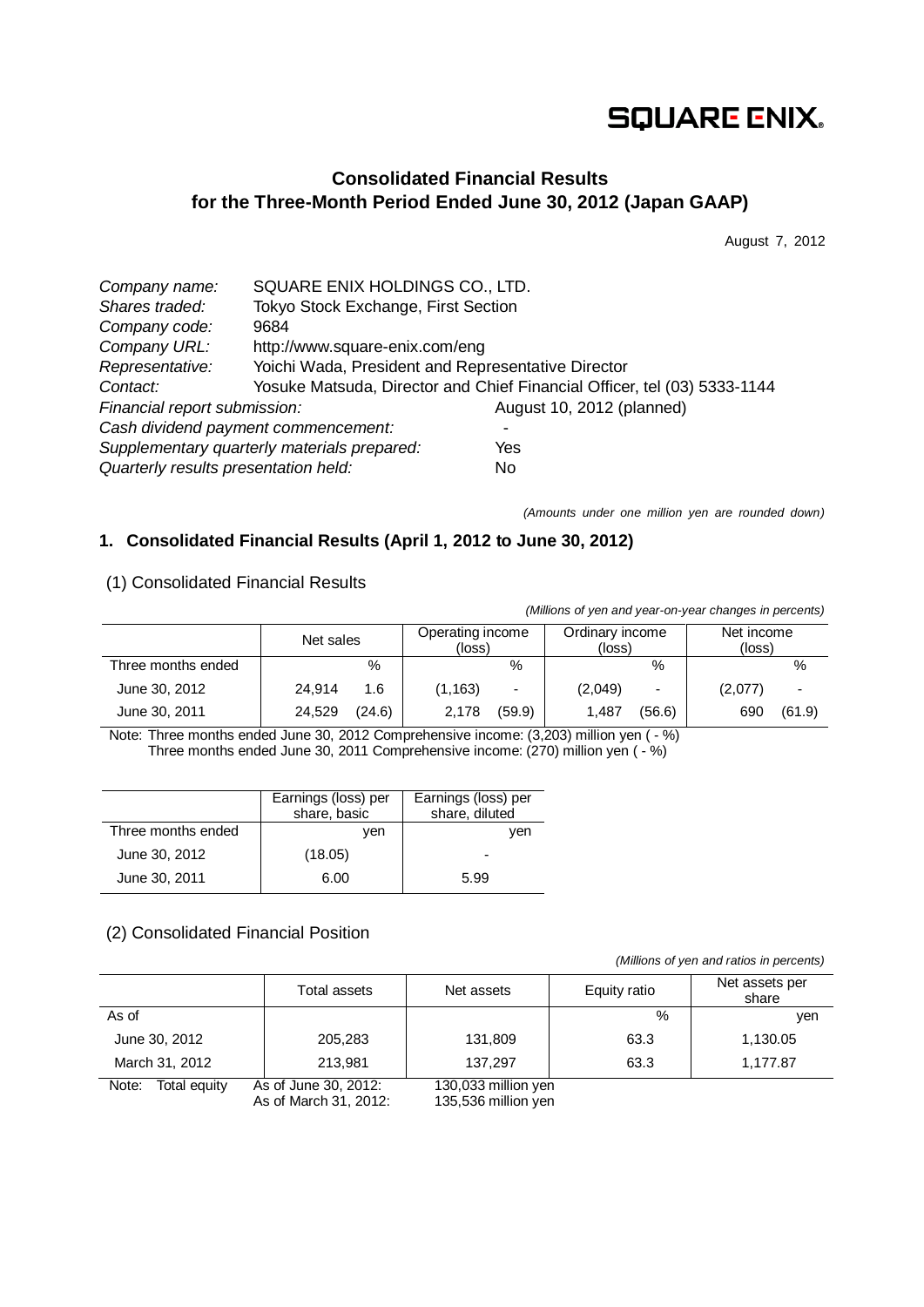### **2. Dividends**

|                                                      | Dividends per share |       |     |       |       |  |  |
|------------------------------------------------------|---------------------|-------|-----|-------|-------|--|--|
|                                                      | 1Q                  | 2Q    | 3Q  | 4Q    | Total |  |  |
|                                                      | yen                 | Yen   | yen | yen   | yen   |  |  |
| Fiscal year ended<br>March 31, 2012                  |                     | 10.00 |     | 20.00 | 30.00 |  |  |
| Fiscal year ending<br>March 31, 2013                 |                     |       |     |       |       |  |  |
| Fiscal year ending<br>March 31, 2013<br>(projection) |                     | 10.00 |     | 20.00 | 30.00 |  |  |

Note: No change in dividend projection from previous announcement.

## **3. Consolidated Forecasts (April 1, 2012 to March 31, 2013)**

| (Millions of yen, year-on-year changes in percents and per share data) |         |      |           |         |          |         |            |         |           |
|------------------------------------------------------------------------|---------|------|-----------|---------|----------|---------|------------|---------|-----------|
|                                                                        | Net     |      | Operating |         | Ordinary |         | <b>Net</b> |         | Earnings  |
|                                                                        | sales   |      | income    |         |          | income  |            | income  | per share |
| Six months ending                                                      |         | $\%$ |           | %       |          | $\%$    |            | %       | ven       |
| September 30,<br>2012                                                  | 76,000  | 32.1 |           | (100.0) |          | (100.0) |            | (100.0) | 0.00      |
| Fiscal year ending<br>March 31, 2013                                   | 165.000 | 29.0 | 15,000    | 40.0    | 15.000   | 45.7    | 9.000      | 48.5    | 78.21     |

Note: No change in consolidated forecasts from previous announcement.

## **4. Other**

- (1) Significant changes among major subsidiaries during the period : No
- (2) Adoption of special accounting treatment for quarterly consolidated financial statements: No
- (3) Changes in accounting policies, changes in accounting estimates and retrospective restatements
	- 1. Changes associated with revision in accounting standards: Yes
		- 2. Other changes: No
		- 3. Changes in accounting estimates: Yes
		- 4. Restatements: No
- (4) Outstanding shares (common stock)
	- 1. Number of shares issued and outstanding (including treasury stock):

| As of June 30, 2012                                         | 115,370,596 |
|-------------------------------------------------------------|-------------|
| As of March 31, 2012                                        | 115,370,596 |
| 2. Number of treasury stock:                                |             |
| As of June 30, 2012                                         | 301,279     |
| As of March 31, 2012                                        | 301,247     |
| 3. Average number of shares during the period (cumulative): |             |
| Three-month period ended June 30, 2012                      | 115,069,323 |
| Three-month period ended June 30, 2011                      | 115,070,785 |

Disclaimer: (1) This document is a translation of the Japanese language "Kessan Tanshin" prepared in accordance with the guidelines of the Tokyo Stock Exchange. The Japanese language document shall prevail in the event any differences or discrepancies exist between this English translation and the original. (2) At the time of disclosure of this report, review procedures for quarterly financial statements pursuant to the Financial Instruments and Exchange Law had not been completed. (3) The forward-looking statements in this document are based upon the information currently available and necessarily include elements that are not entirely predictable. The achievement is not promised. Actual results may differ from the forward-looking statements in this document. (4) For additional information about forecasts, please refer to "1.Consolidated Results for the Three-Month Period Ended June 30, 2012 (3) Qualitative information on consolidated business forecasts" section on page 3 of Supplemental Information.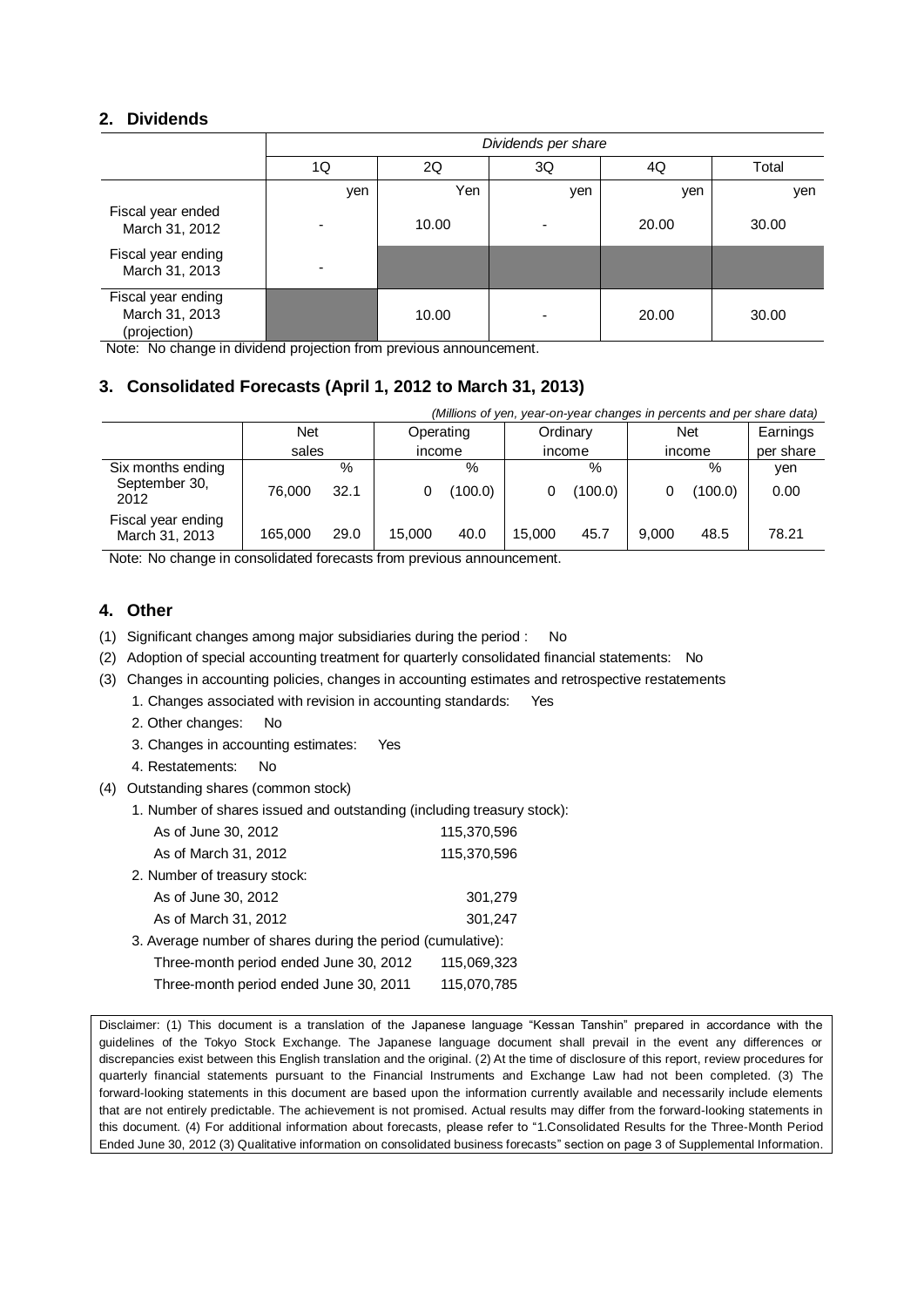## **Supplemental Information – Index**

|                                                                                       | Page |
|---------------------------------------------------------------------------------------|------|
| 1. Consolidated Results for the Three-Month Period Ended June 30, 2012                | 1    |
| (1) Analysis of consolidated business results                                         |      |
| (2) Analysis of consolidated financial position                                       | 2    |
| (3) Qualitative information on consolidated business forecasts                        | 2    |
| 2. Other Information in Summary                                                       | 3    |
| (1) Changes in accounting policies, changes in accounting estimates and retrospective |      |
| restatements                                                                          | 3    |
| 3. Consolidated Financial Statements for the Three-Month Period Ended June 30, 2012   | 4    |
| (1) Consolidated Balance Sheets                                                       | 4    |
| (2) Consolidated Income Statement and Consolidated Statement of Comprehensive Income  | 6    |
| Consolidated Income Statement                                                         | 6    |
| Consolidated Statement of Comprehensive Income                                        | 7    |
| (3) Note regarding going concern assumptions                                          | 8    |
| (4) Material changes in shareholders' equity                                          | 8    |
| (5) Segment information                                                               | 8    |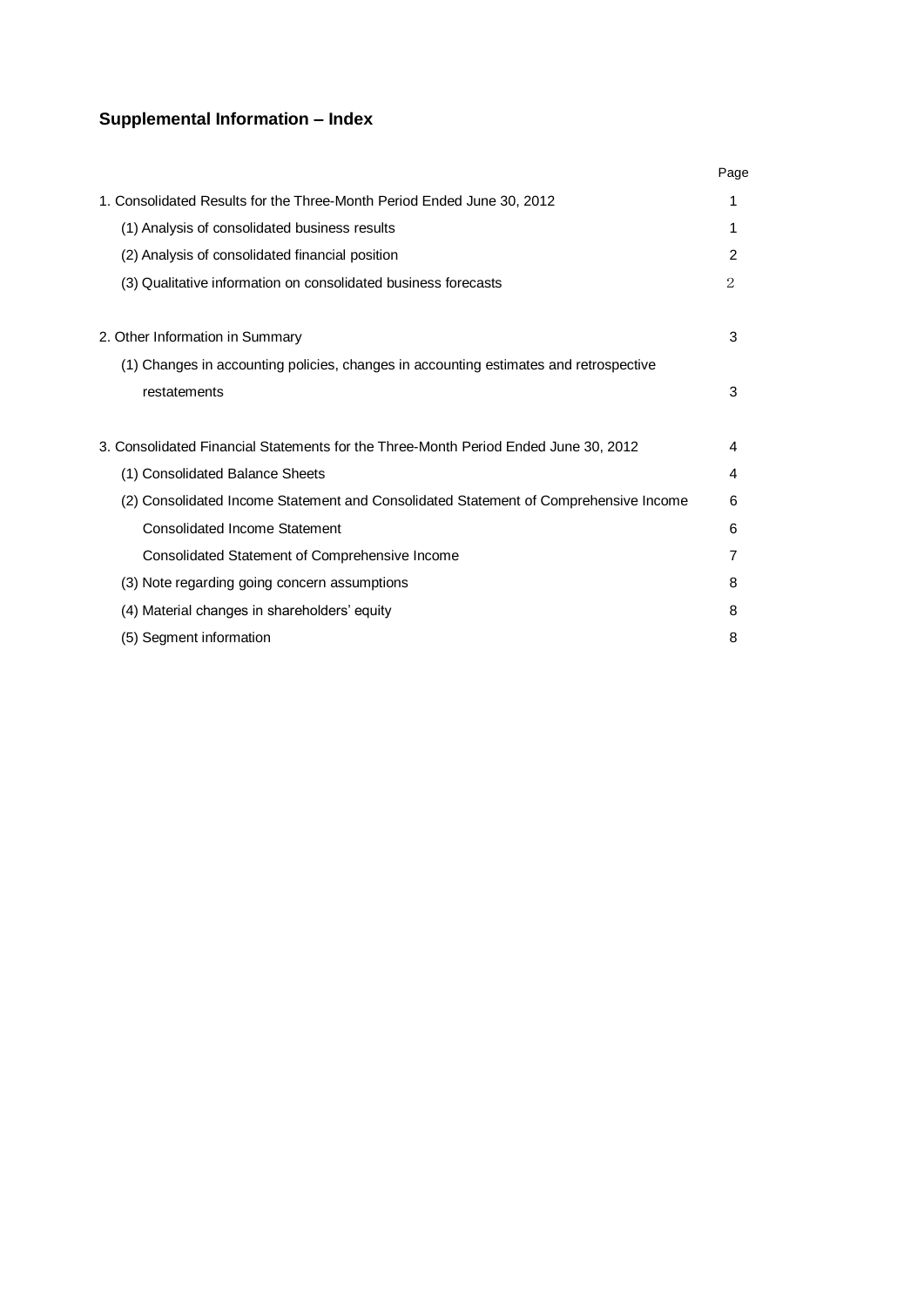### **1. Consolidated Results for the Three-Month Period Ended June 30, 2012**

#### (1) Analysis of consolidated business results

The Square Enix Group (the "Group") is continuing determined efforts to strengthen the competitiveness and profitability of its business segments of Digital Entertainment, Amusement, Publication and Merchandising. Net sales for the three-month period ended June 30, 2012 totaled ¥24,914 million (an increase of 1.6% from the same period of the prior fiscal year), operating loss amounted to ¥1,163 million (operating income of ¥2,178 million in the same period of the prior fiscal year), ordinary loss amounted to ¥2,049 million (ordinary income of ¥1,487 million in the same period of the prior fiscal year) and net loss amounted to ¥2,077 million (net income of ¥690 million in the same period of the prior fiscal year).

A discussion of results by segment for the three-month period ended June 30, 2012 follows.

#### Digital Entertainment

The Digital Entertainment segment plans, develops, distributes and operates digital entertainment content primarily in the form of games. Digital entertainment content is offered to meet customer lifestyles across a variety of usage environments such as consumer game consoles (including handheld game machines), personal computers and mobile phones (including smartphones).

During the three-month period ended June 30, 2012, sales of console games were weak, while the sales of "DRAGON QUEST MONSTERS TERRY NO WONDERLAND 3D" were favorable. On the other hand, content for other platforms such as PCs and smartphones such as "SENGOKU IXA," a browser game, and

"FINAL FATANSY BRIGADE," a social networking game for Mobage continues to post favorable results. Net sales and operating loss in the Digital Entertainment segment totaled ¥11,336 million (a decrease of 3.9% from the same period of the prior fiscal year) and ¥111 million (operating income of ¥2,834 million in the same period of the prior fiscal year), respectively.

#### Amusement

The Amusement segment consists of the operation of amusement facilities and the planning, development and distribution of arcade game machines and related products for amusement facilities.

During the three-month period ended June 30, 2012, the operation of amusement facilities business did not experience growth due to stagnant market conditions.

Net sales and operating loss in the Amusement segment totaled ¥9,981 million (an increase of 3.2% from the same period of the prior fiscal year) and ¥50 million (operating income of ¥582 million in the same period of the prior fiscal year), respectively.

#### Publication

The Publication segment includes comic books, game strategy books and comic magazines. During the three-month period ended June 30, 2012, the Group had favorable results supported by continued strong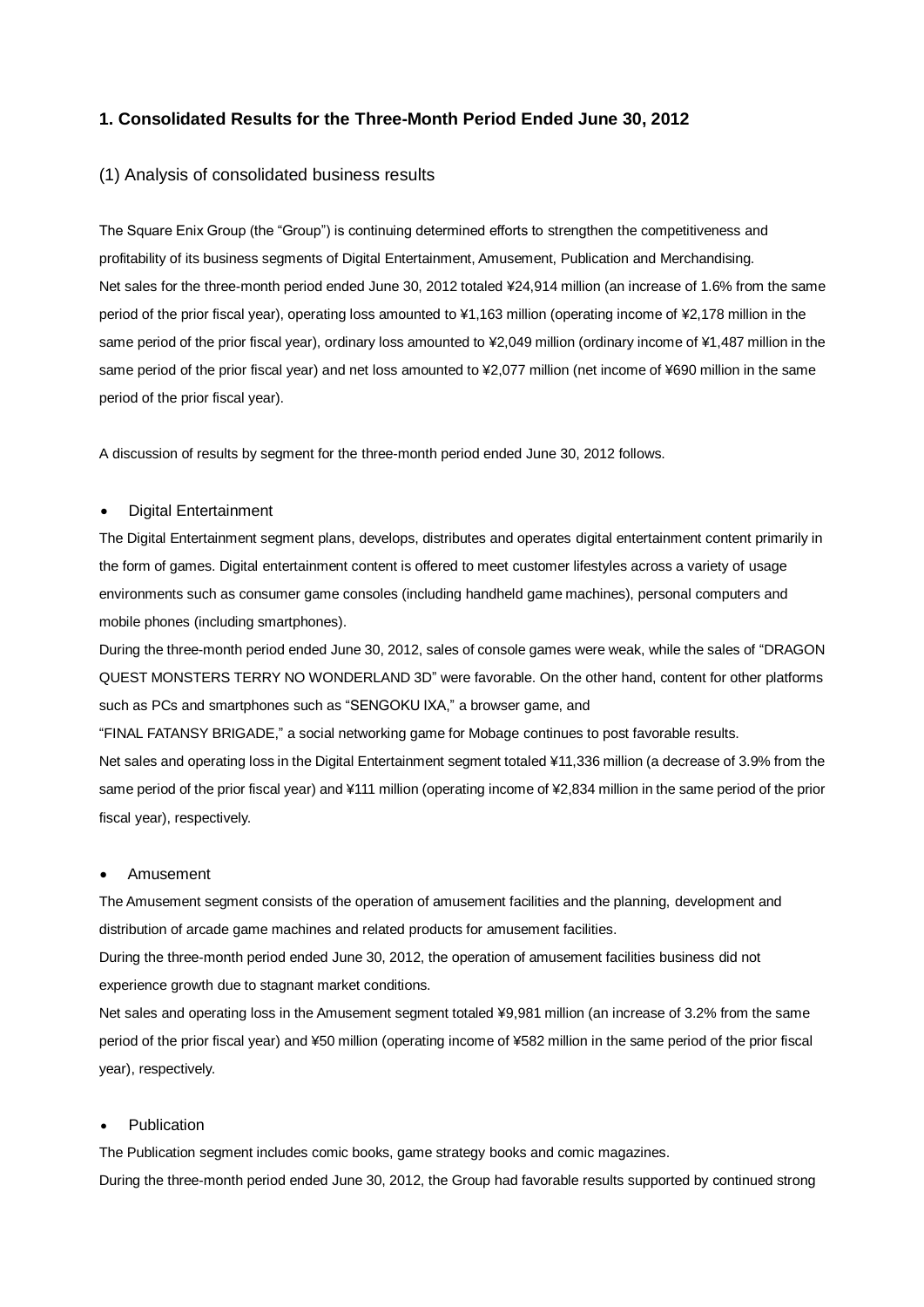comic book sales accelerated by TV broadcasting animation programs of popular titles.

Net sales and operating income in the Publication segment totaled ¥3,012 million (an increase of 18.1% from the same period of the prior fiscal year) and ¥738 million (an increase of 16.6% from the same period of the prior fiscal year), respectively.

#### Merchandising

The Merchandising segment includes the planning, production, distribution and licensing of derivative products of titles owned by the Group.

During the three-month period ended June 30, 2012, the Group continued to distribute and license items such as character goods and soundtracks based on the Group's own IPs while also strengthening its character goods lineup with additional products based on third party content.

Net sales and operating income in the Merchandising segment totaled ¥586 million (an increase of 15.3% from the same period of the prior fiscal year) and ¥81 million (a decrease of 11.5% from the same period of the prior fiscal year), respectively.

#### (2) Analysis of consolidated financial position

#### Assets

As of June 30, 2012, total current assets were ¥161,735 million, a decrease of ¥10,426 million compared to March 31, 2012. This was mainly due to decreases in cash and deposits and notes and accounts receivable of ¥12,841 million and ¥2,372 million, respectively, while the content production account increased by ¥2,822 million. As of June 30, 2012, total non-current assets were ¥43,548 million, an increase of ¥1,728 million compared to March 31, 2012. As a result, total assets were ¥205,283 million, a decrease of ¥8,698 million compared to March 31, 2012.

Liabilities

As of June 30, 2012, total current liabilities were ¥30,418 million, a decrease of ¥ 3,360 million compared to March 31, 2012. This was mainly due to a decrease in income taxes payable of ¥3,396 million. As of June 30, 2012, total non-current liabilities were ¥43,056 million, an increase of ¥150 million compared to March 31, 2012. This was mainly due to an increase in provision for retirement benefits of ¥239 million.

As a result, total liabilities were ¥73,474 million, a decrease of ¥3,210 million compared to March 31, 2012.

Net assets

As of June 30, 2012, net assets were ¥131,809 million, a decrease of ¥5,487 million compared to March 31, 2012. This was mainly due to net loss of ¥2,077 million, dividend payments of ¥2,301 million and a decrease in foreign currency translation adjustments of ¥1,049 million.

As a result, the consolidated equity ratio stood at 63.3%, compared to 63.3% as of March 31, 2012.

#### (3) Qualitative information on consolidated business forecasts

The advancement of networking and digitalization, and the diffusion of smartphones have triggered a fundamental change in the business environment surrounding the Group, where content delivery measures to customers and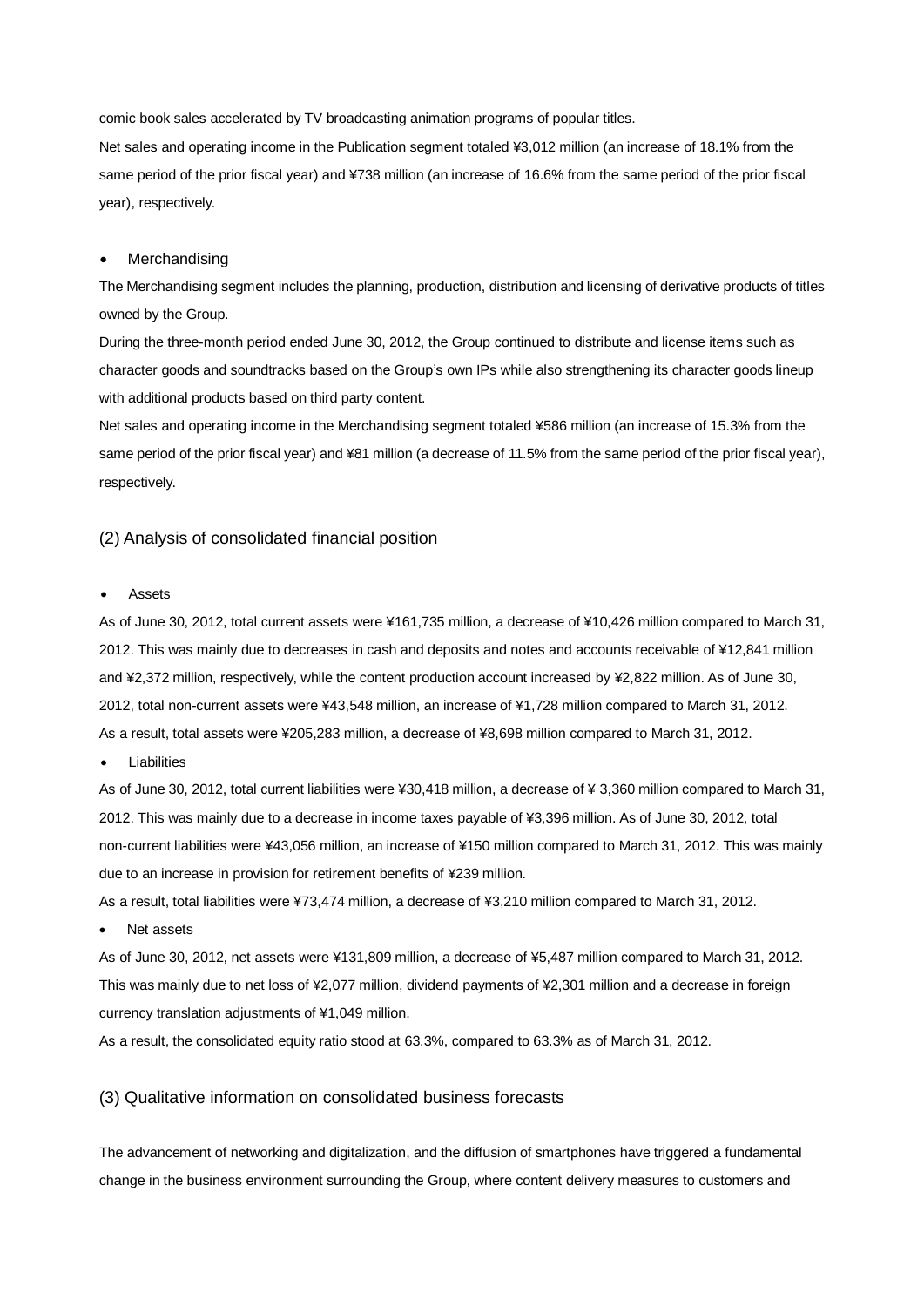business models are increasingly diversified. The Group views this change as an opportunity to capture new profit sources, and is making every effort to establish its profit base through expansion of content and services that conform to emerging customer needs, and launch of full-scale commercial services for major MMO titles. Forecasts for the current fiscal year ending March 31, 2013 are unchanged from those issued on May 14, 2012. In the current fiscal year, the Group is focusing all efforts on a substantial earnings recovery from this fiscal year ending March 31, 2013 and beyond.

## **2. Other Information in Summary**

## (1) Changes in accounting policies, changes in accounting estimates and retrospective restatements

(Change in accounting policy that is difficult to distinguish between a change in accounting policy and a change in an accounting estimate)

According to Japan's revised Corporation Tax Act, SQUARE ENIX HOLDINGS CO., LTD. and the Japan's consolidated subsidiaries have changed to the depreciation method based on the Japan's revised Corporation Tax Act for the tangible fixed assets acquired since April 1, 2012.

This change will have minor impact on profit and loss for three months ended June 30, 2012.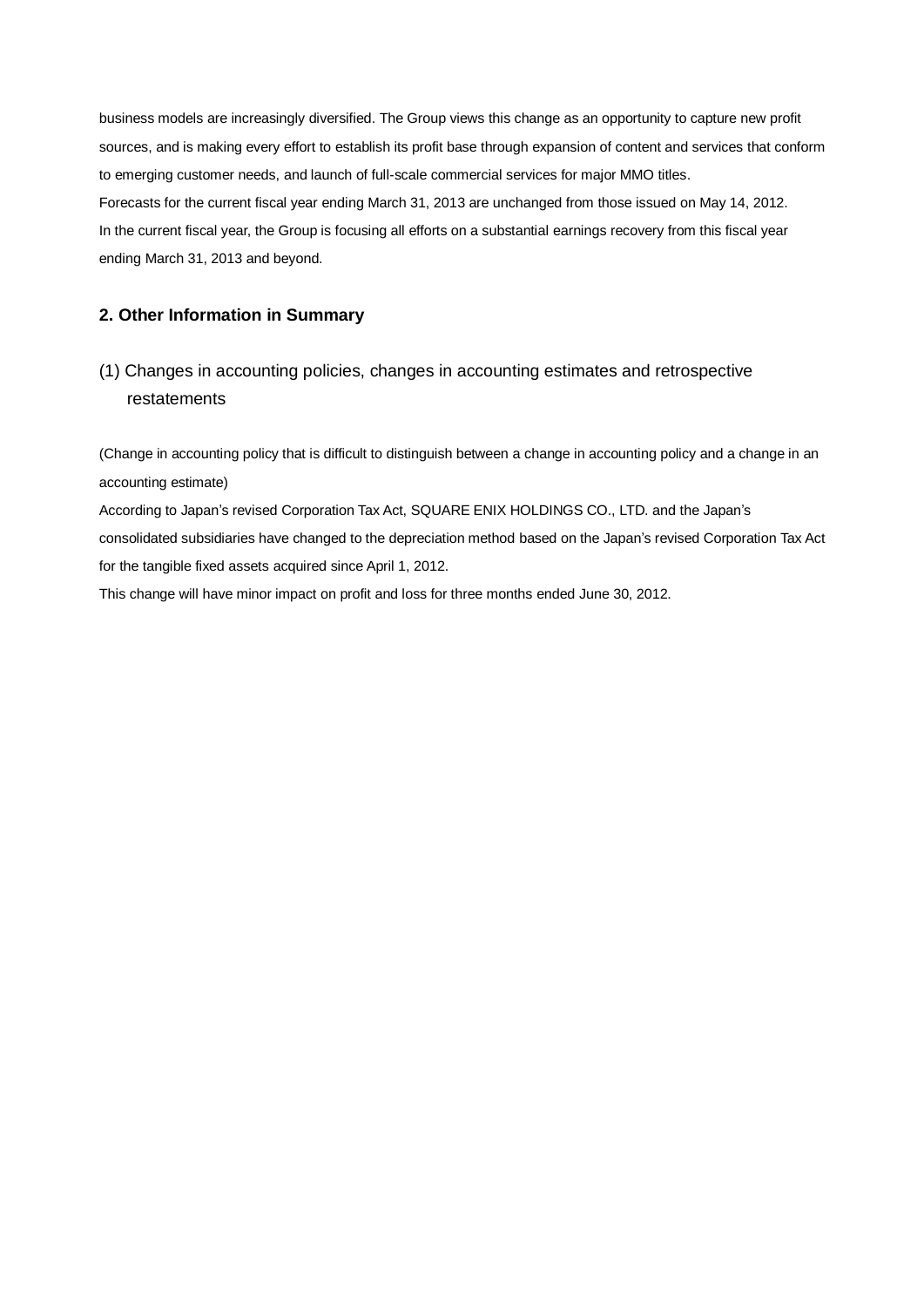# **3. Consolidated Financial Statements for the Three-Month Period Ended June 30, 2012**

(1) Consolidated Balance Sheets

|                                     |                      | (Millions of yen)   |
|-------------------------------------|----------------------|---------------------|
|                                     | As of March 31, 2012 | As of June 30, 2012 |
| Assets                              |                      |                     |
| Current assets                      |                      |                     |
| Cash and deposits                   | 111,495              | 98,654              |
| Notes and accounts receivable-trade | 18,431               | 16,058              |
| Merchandise and finished goods      | 2,343                | 3,346               |
| Work in progress                    | 738                  | 730                 |
| Raw materials and supplies          | 573                  | 611                 |
| Content production account          | 25,047               | 27,870              |
| Other                               | 13,655               | 14,574              |
| Allowance for doubtful accounts     | (124)                | (111)               |
| Total current assets                | 172,161              | 161,735             |
| Non-current assets                  |                      |                     |
| Property and equipment              | 17,183               | 19,345              |
| Intangible assets                   | 10,121               | 9.726               |
| Investments and other assets        | 14,514               | 14,476              |
| Total non-current assets            | 41,819               | 43,548              |
| <b>Total assets</b>                 | 213,981              | 205,283             |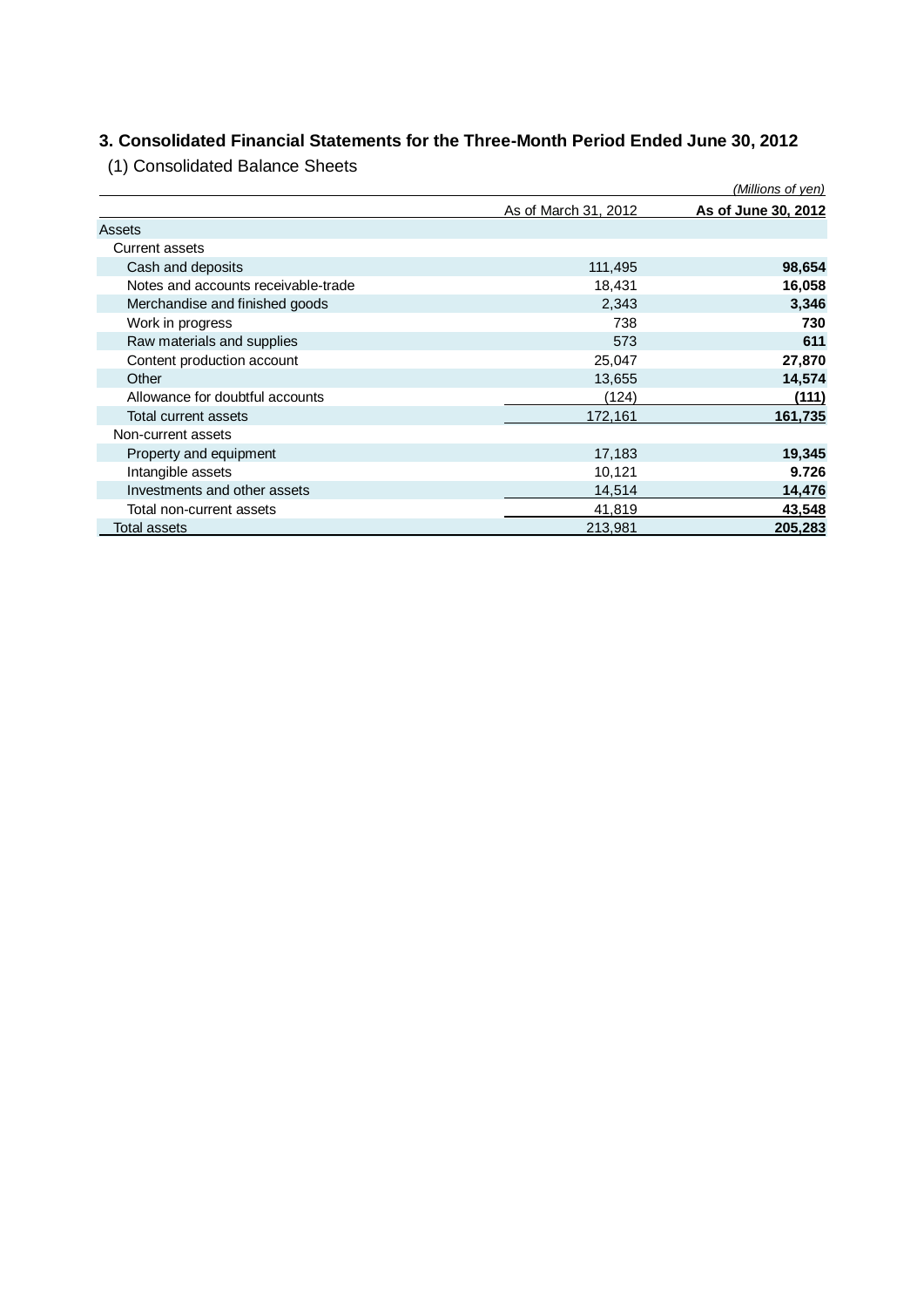|                                                       |                      | (Millions of yen)   |
|-------------------------------------------------------|----------------------|---------------------|
|                                                       | As of March 31, 2012 | As of June 30, 2012 |
| Liabilities                                           |                      |                     |
| <b>Current liabilities</b>                            |                      |                     |
| Notes and accounts payable-trade                      | 9,220                | 9,042               |
| Short-term loans payable                              | 5,253                | 4,924               |
| Income taxes payable                                  | 4,034                | 638                 |
| Provision for bonuses                                 | 1,200                | 568                 |
| Provision for sales returns                           | 1,545                | 1,316               |
| Provision for game arcade closings                    | 260                  | 180                 |
| Asset retirement obligations                          | $\mathfrak{p}$       | 1                   |
| Other                                                 | 12,258               | 13,746              |
| <b>Total current liabilities</b>                      | 33,778               | 30,418              |
| Non-current liabilities                               |                      |                     |
| Bonds payable                                         | 35,000               | 35,000              |
| Provision for retirement benefits                     | 3,808                | 4,047               |
| Provision for directors' retirement benefits          | 234                  | 235                 |
| Provision for game arcade closings                    | 584                  | 560                 |
| Asset retirement obligations                          | 149                  | 149                 |
| Other                                                 | 3.128                | 3,062               |
| Total non-current liabilities                         | 42,906               | 43,056              |
| <b>Total liabilities</b>                              | 76,684               | 73,474              |
| Net assets                                            |                      |                     |
| Shareholders' equity                                  |                      |                     |
| Capital stock                                         | 15,204               | 15,204              |
| Capital surplus                                       | 44,444               | 44,444              |
| Retained earnings                                     | 85,320               | 80,941              |
| Treasury stock                                        | (861)                | (861)               |
| Total shareholders' equity                            | 144,108              | 139,729             |
| Accumulated other comprehensive income                |                      |                     |
| Valuation difference on available-for-sale securities | 124                  | 50                  |
| Foreign currency translation adjustments              | (8,696)              | (9,746)             |
| Total accumulated other comprehensive income          | (8, 572)             | (9,695)             |
| Subscription rights to shares                         | 977                  | 994                 |
| Minority interests                                    | 783                  | 781                 |
| Total net assets                                      | 137,297              | 131,809             |
| Total liabilities and net assets                      | 213,981              | 205,283             |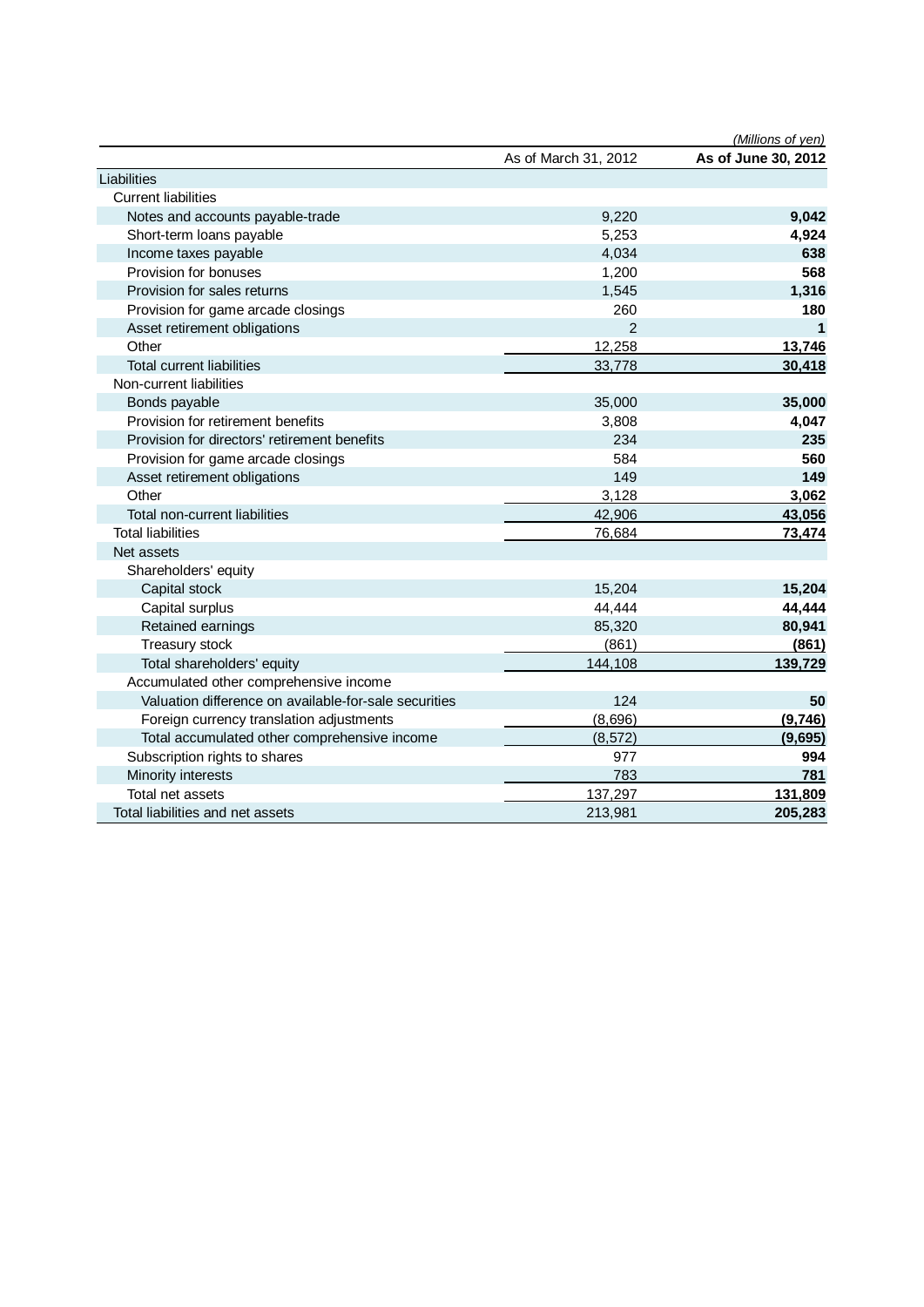|                                                                 |                                     | (Millions of yen)                   |
|-----------------------------------------------------------------|-------------------------------------|-------------------------------------|
|                                                                 | Three months ended<br>June 30, 2011 | Three months ended<br>June 30, 2012 |
| Net sales                                                       | 24,529                              | 24,914                              |
| Cost of sales                                                   | 13,028                              | 15,059                              |
| Gross profit                                                    | 11,501                              | 9,854                               |
| Reversal of provision for sales returns                         | 1,752                               | 1,503                               |
| Provision for sales returns                                     | 1,614                               | 1,325                               |
| Gross profit-net                                                | 11,639                              | 10,032                              |
| Selling, general and administrative expenses                    | 9.461                               | 11,196                              |
| Operating income (loss)                                         | 2,178                               | (1, 163)                            |
| Non-operating income                                            |                                     |                                     |
| Interest income                                                 | 25                                  | 32                                  |
| Dividends received                                              | $\overline{2}$                      | 5                                   |
| Reversal of allowance for doubtful accounts                     |                                     | 8                                   |
| Miscellaneous income                                            | 24                                  | 20                                  |
| Total non-operating income                                      | 52                                  | 67                                  |
| Non-operating expenses                                          |                                     |                                     |
| Interest expenses                                               | 6                                   | 26                                  |
| Commission fee                                                  | 11                                  | 13                                  |
| Foreign exchange losses                                         | 724                                 | 911                                 |
| Miscellaneous loss                                              | 1                                   | 1                                   |
| Total non-operating expenses                                    | 743                                 | 952                                 |
| Ordinary income (loss)                                          | 1,487                               | (2,049)                             |
| Extraordinary income                                            |                                     |                                     |
| Gain on sales of investment securities                          | 47                                  |                                     |
| Gain on sales of subsidiaries and affiliates' stocks            | 203                                 |                                     |
| Gain on reversal of subscription rights to shares               | 28                                  |                                     |
| Other                                                           | 5                                   |                                     |
| Total extraordinary income                                      | 284                                 |                                     |
| Extraordinary loss                                              |                                     |                                     |
| Loss on sales of non-current assets                             | 18                                  | 19                                  |
| Loss on retirement of non-current assets                        | 73                                  | 24                                  |
| Other                                                           | 13                                  | 8                                   |
| Total extraordinary loss                                        | 105                                 | 52                                  |
| Income (loss) before income dividends distribution from         |                                     |                                     |
| silent partnership, income taxes (tokumei-kumiai)               | 1,666                               | (2, 101)                            |
| Dividends distribution from silent partnership (tokumei-kumiai) | 1                                   | 4                                   |
| Income (loss) before income taxes                               | 1,665                               | (2, 105)                            |
| Income taxes-current                                            | 135                                 | (132)                               |
| Income taxes-deferred                                           | 838                                 | 99                                  |
| Total income taxes                                              | 973                                 | (33)                                |
| Income (loss) before minority interests                         | 691                                 | (2,072)                             |
| Minority interests in income                                    | 0                                   |                                     |
| Net income (loss)                                               | 690                                 | (2,077)                             |

## (2) Consolidated Income Statement and Consolidated Statement of Comprehensive Income Consolidated Income Statement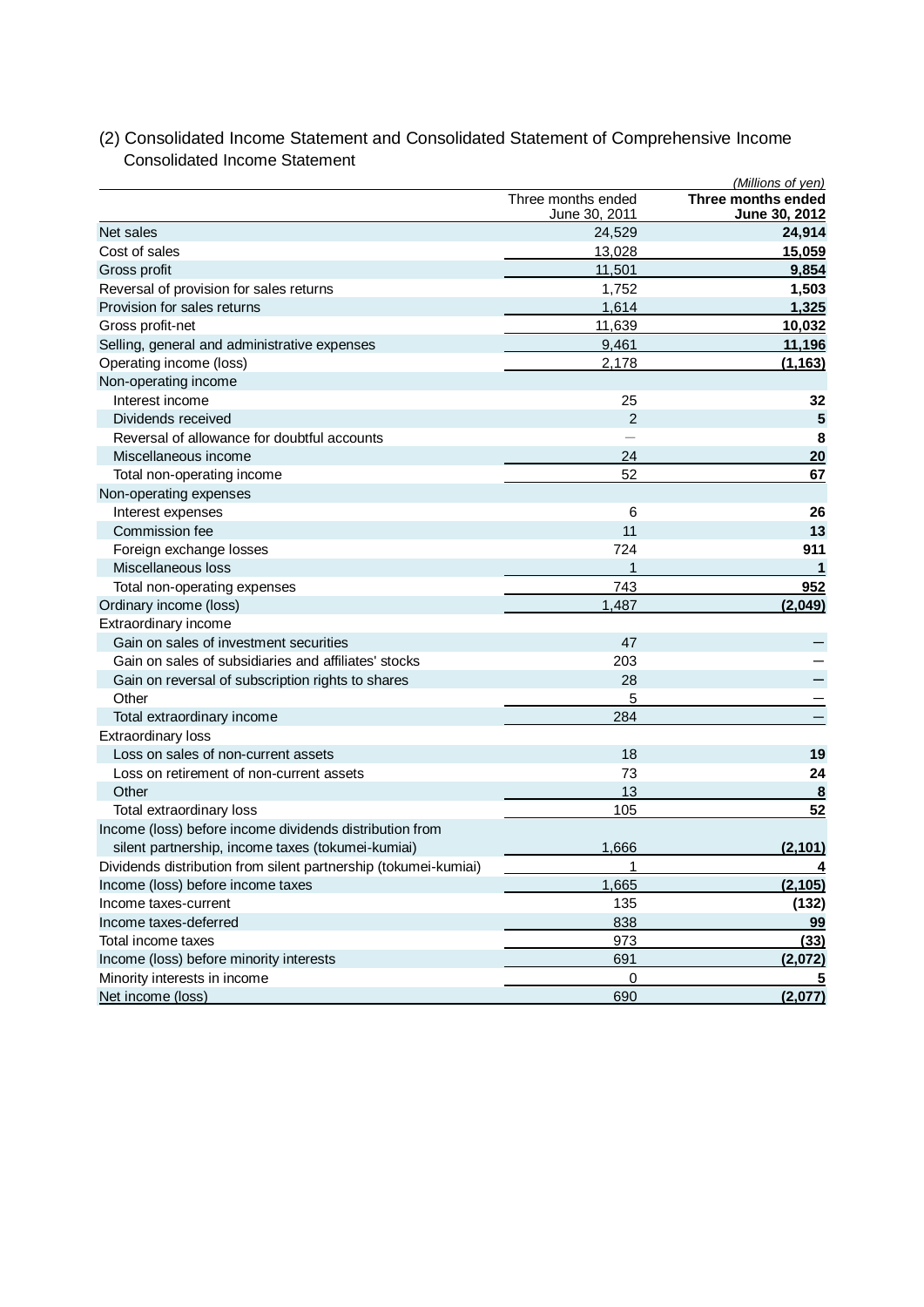## Consolidated Statement of Comprehensive Income

|                                                           |                                     | (Millions of yen)                   |
|-----------------------------------------------------------|-------------------------------------|-------------------------------------|
|                                                           | Three months ended<br>June 30, 2011 | Three months ended<br>June 30, 2012 |
| Income (loss) before minority interests                   | 691                                 | (2,072)                             |
| Other comprehensive income                                |                                     |                                     |
| Valuation difference on available-for-sale securities     | (3)                                 | (74)                                |
| Foreign currency translation adjustment                   | (958)                               | (1,056)                             |
| Other comprehensive income                                | (961)                               | (1, 130)                            |
| Comprehensive income                                      | (270)                               | (3, 203)                            |
| (Breakdown)                                               |                                     |                                     |
| Comprehensive income attributable to owners of the parent | (269)                               | (3,201)                             |
| Comprehensive income attributable to minority interests   | (0)                                 | (2)                                 |